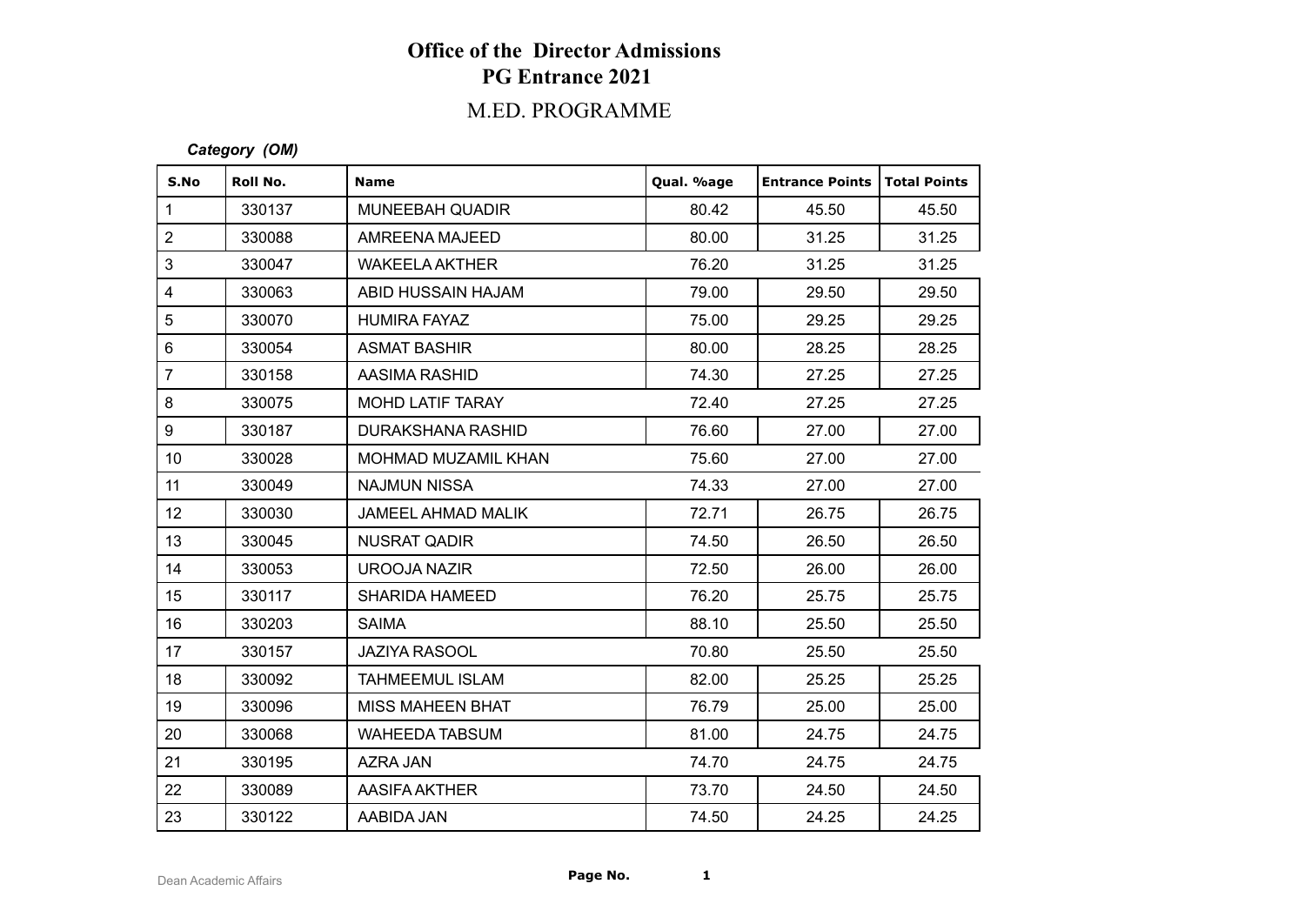## M.ED. PROGRAMME

#### *Category (OM)*

| S.No | Roll No. | <b>Name</b>                 | Qual. %age | <b>Entrance Points   Total Points</b> |       |
|------|----------|-----------------------------|------------|---------------------------------------|-------|
| 24   | 330176   | FIRDOUS AHMAD GANAIE        | 74.50      | 24.00                                 | 24.00 |
| 25   | 330100   | <b>SUMMY JAN</b>            | 72.10      | 23.75                                 | 23.75 |
| 26   | 330104   | SYED KAISAR TABASUM ANDRABI | 65.14      | 23.75                                 | 23.75 |
| 27   | 330097   | ASMA RASHID                 | 77.90      | 23.50                                 | 23.50 |
| 28   | 330202   | UZMA JAN                    | 76.60      | 23.25                                 | 23.25 |
| 29   | 330244   | QAZI QURAT UL AIN QADRI     | 89.00      | 22.75                                 | 22.75 |
| 30   | 330056   | ROZY JAN                    | 79.50      | 22.50                                 | 22.50 |
| 31   | 330022   | <b>MYSARA BANO</b>          | 68.45      | 22.50                                 | 22.50 |
| 32   | 330233   | MUSTAFEEZA MUSHTAQ          | 78.70      | 22.25                                 | 22.25 |
| 33   | 330134   | <b>MASSARAT HASSAN</b>      | 76.40      | 22.25                                 | 22.25 |
| 34   | 330082   | AISHA RASHID                | 73.91      | 22.25                                 | 22.25 |
| 35   | 330061   | <b>SHAISTA RAHMAN</b>       | 76.60      | 22.00                                 | 22.00 |
| 36   | 330034   | YASMEENA BANO               | 74.50      | 22.00                                 | 22.00 |
| 37   | 330225   | ASIFA JAN                   | 74.10      | 21.75                                 | 21.75 |
| 38   | 330052   | MEHRAJ AHMAD PARRAY         | 82.00      | 21.50                                 | 21.50 |
| 39   | 330248   | <b>MAHAK GULL</b>           | 77.50      | 21.25                                 | 21.25 |
| 40   | 330007   | <b>UNJUM SAIR</b>           | 75.80      | 21.25                                 | 21.25 |
| 41   | 330220   | SHAFAQ JABEEN               | 75.80      | 21.25                                 | 21.25 |
| 42   | 330146   | <b>KOUSAR SHAFI</b>         | 74.50      | 21.25                                 | 21.25 |
| 43   | 330183   | <b>ANIS FATIMA</b>          | 73.31      | 21.25                                 | 21.25 |
| 44   | 330015   | <b>AARIF SHAHBAZ</b>        | 72.50      | 21.25                                 | 21.25 |
| 45   | 330221   | MOHAMAD ASHRAF YATOO        | 69.50      | 21.25                                 | 21.25 |
| 46   | 330229   | <b>NAHIDA IQBAL</b>         | 79.00      | 21.00                                 | 21.00 |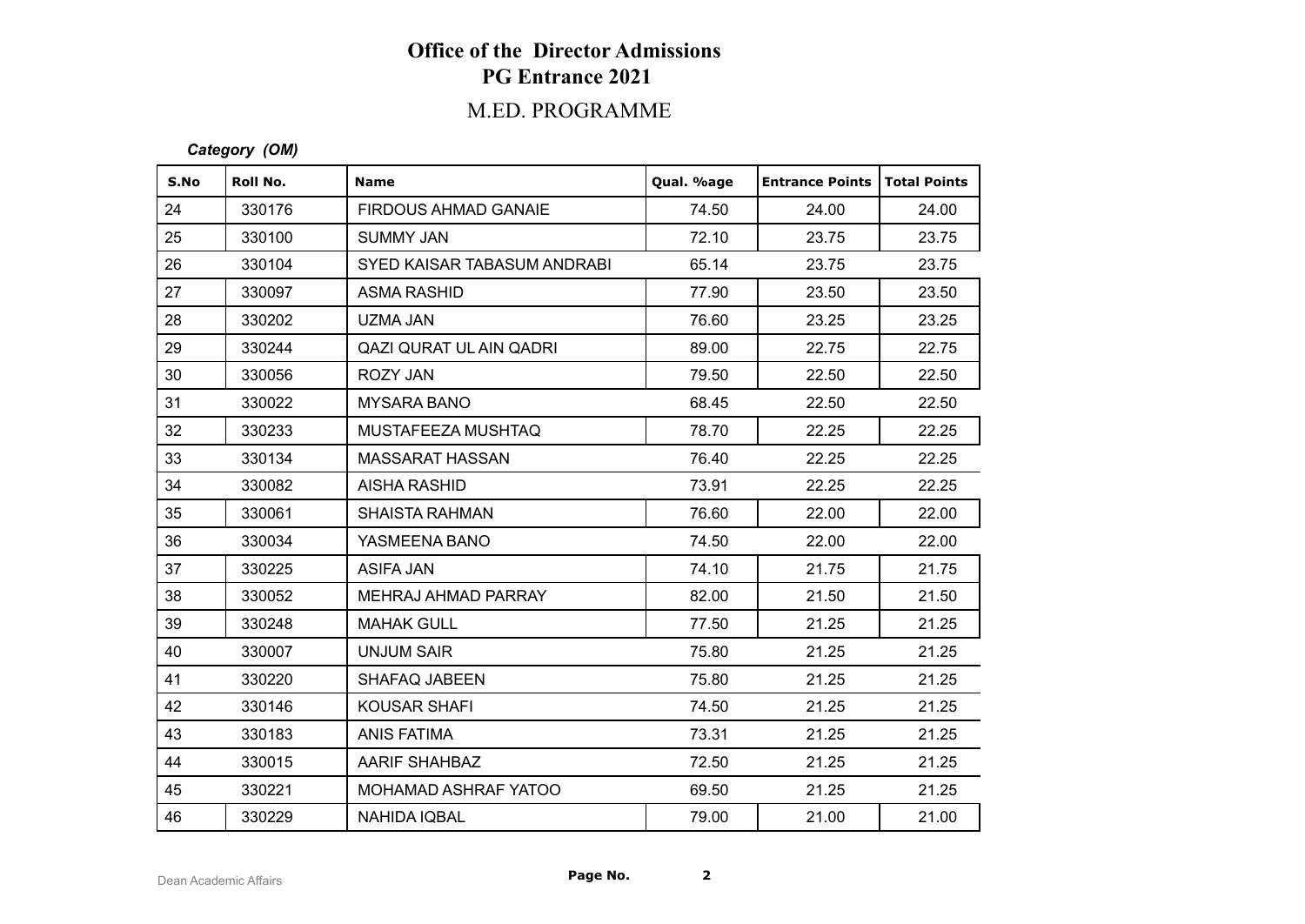## M.ED. PROGRAMME

#### *Category (OM)*

| S.No | Roll No. | <b>Name</b>             | Qual. %age | Entrance Points | Total Points |
|------|----------|-------------------------|------------|-----------------|--------------|
| 47   | 330009   | <b>TASLEEMA RASHID</b>  | 77.90      | 21.00           | 21.00        |
| 48   | 330199   | ASIYA MAJEED            | 74.86      | 21.00           | 21.00        |
| 49   | 330064   | RAZIA MUSHTAQ           | 80.00      | 20.75           | 20.75        |
| -50  | 330184   | <b>ASRAH TARIQ BHAT</b> | 76.23      | 20.75           | 20.75        |
| -51  | 330222   | ABDUL RASHID SHEIKH     | 63.30      | 20.75           | 20.75        |

*Category (ST)*

| S.No | <b>Roll No.</b> | <b>Name</b>                | Qual. %age | <b>Entrance Points   Total Points</b> |       |
|------|-----------------|----------------------------|------------|---------------------------------------|-------|
| 52   | 330234          | ' HUSSAIN<br><b>KHADIM</b> | 60.7'      | 11.25                                 | 11.25 |

*Category (RBA)*

| S.No | Roll No. | <b>Name</b>                | Qual. %age | <b>Entrance Points</b> | <b>Total Points</b> |
|------|----------|----------------------------|------------|------------------------|---------------------|
| 53   | 330072   | <b>TABI RUMAISA FAROOQ</b> | 76.00      | 18.25                  | 18.25               |
| 54   | 330006   | SUMIYA NAZIR               | 76.20      | 18.00                  | 18.00               |
| 55   | 330161   | <b>SYED SUHAIL INDRABI</b> | 75.00      | 17.25                  | 17.25               |
| 56   | 330124   | PARVAIZ AHMAD KHAN         | 84.00      | 16.25                  | 16.25               |
| 57   | 330062   | AARIF AHMAD CHOPAN         | 60.00      | 15.75                  | 15.75               |
| 58   | 330071   | <b>PRINCY YOUSUF</b>       | 77.50      | 15.00                  | 15.00               |

#### *Category (WUP)*

| S.No | Roll No. | <b>Name</b>    | Qual. %age | <b>Entrance Points   Total Points</b> |       |
|------|----------|----------------|------------|---------------------------------------|-------|
| 59   | 330081   | NELOFER JAN    | 71.30      | 20.50                                 | 20.50 |
| 60   | 330232   | SABIRA THASEEN | 75.90      | 19.00                                 | 19.00 |